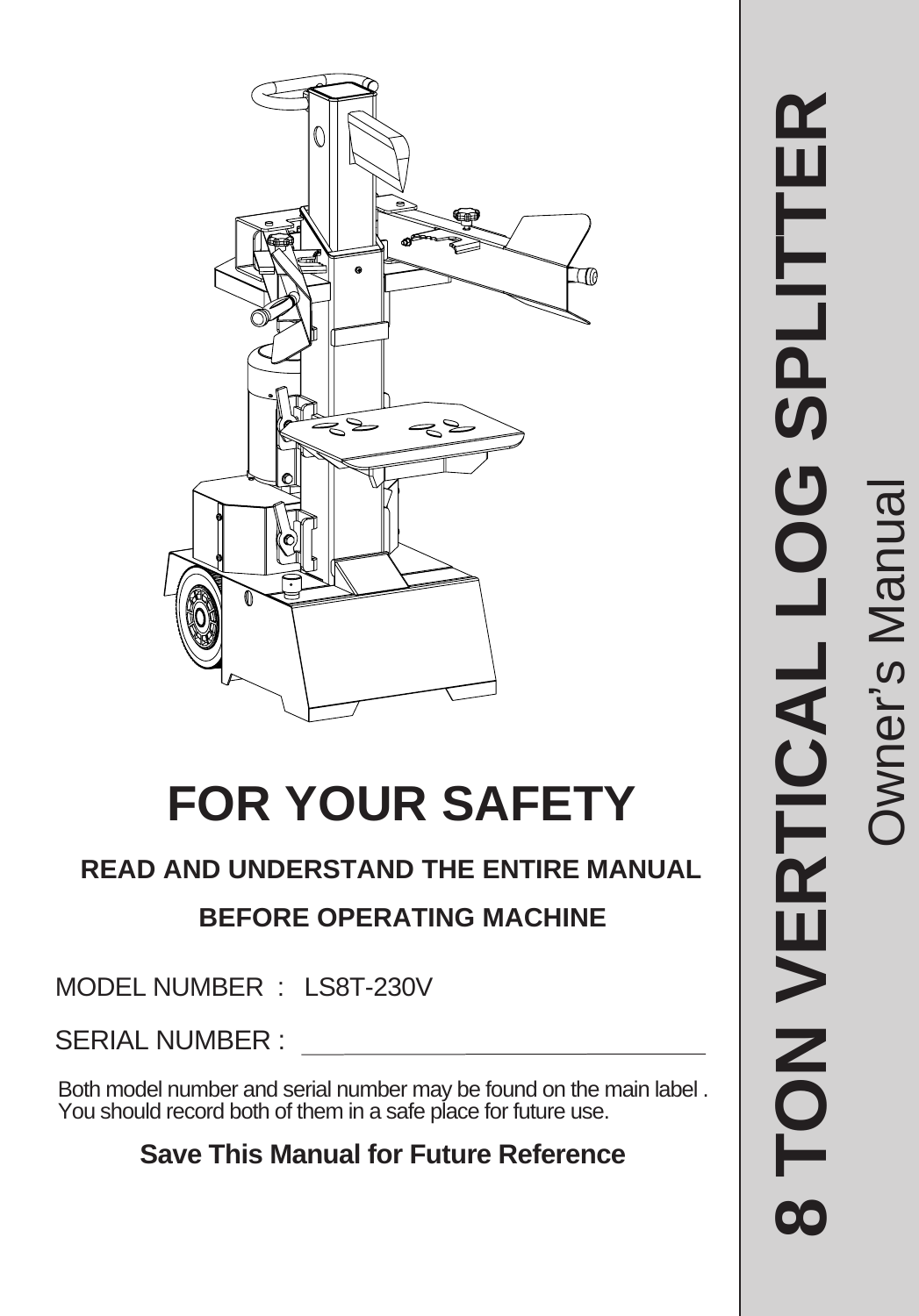### **SAFETY WARNINGS & CAUTIONS**

### **SAFETY WARNINGS & INSTRUCTIONS**

#### **UNDERSTAND YOUR LOG SPLITTER** l

Read and understand the owner's manual and labels affixed to the log splitter. Learn its application and limitations as well as the specific potential hazards peculiar to it.

### **DRUGS, ALCOHOL AND MEDICATION** l

Do not operate the log splitter while under the influence of drugs, alcohol, or any medication that could affect your ability to use it properly.

#### **AVOID DANGEROUS CONDITIONS** l

Always operate your log splitter on dry, solid, level ground. Never operate your log splitter on slippery, wet, muddy, or icy surfaces. The location you choose should be free from any tall grass, brush, or other interferences. There should be plenty of room for handling, and help the operator stay alert. Keep your work area clean and well lighted. Cluttered areas invites injuries. To avoid tripping, do not leave tools, logs, or other components laying around the work area. Do not use the log splitter in wet or damp areas or expose it to rain.Do not use it in areas where fumes from paint, solvents or flammable liquids pose a potential hazard.

### **INSPECT YOUR LOG SPLITTER** l

Check your log splitter before turning it on. Keep guards in place and in working order. Form a habit of checking to see that keys and adjusting wrenches are removed from tool area before turning it on. Replace damaged, missing or failed parts before using it. Make sure all nuts, bolts, screws, hydraulic fittings, hose clamps, etc. are securely tightened. Always check the oil level in the hydraulic oil tank. Never operate your log splitter when it is in need of repair or is in poor mechanical condition.

### l **DRESS PROPERLY**

Do not wear loose clothing, gloves, neckties or jewelry (rings, wrist watches). They can be caught in moving parts. Protective electrically non-conductive gloves and non-skid footwear are recommended when working. Wear protective hair covering to contain long hair, preventing it from get caught in machinery.











SYMBOL AFFIXED TO THE MACHINE

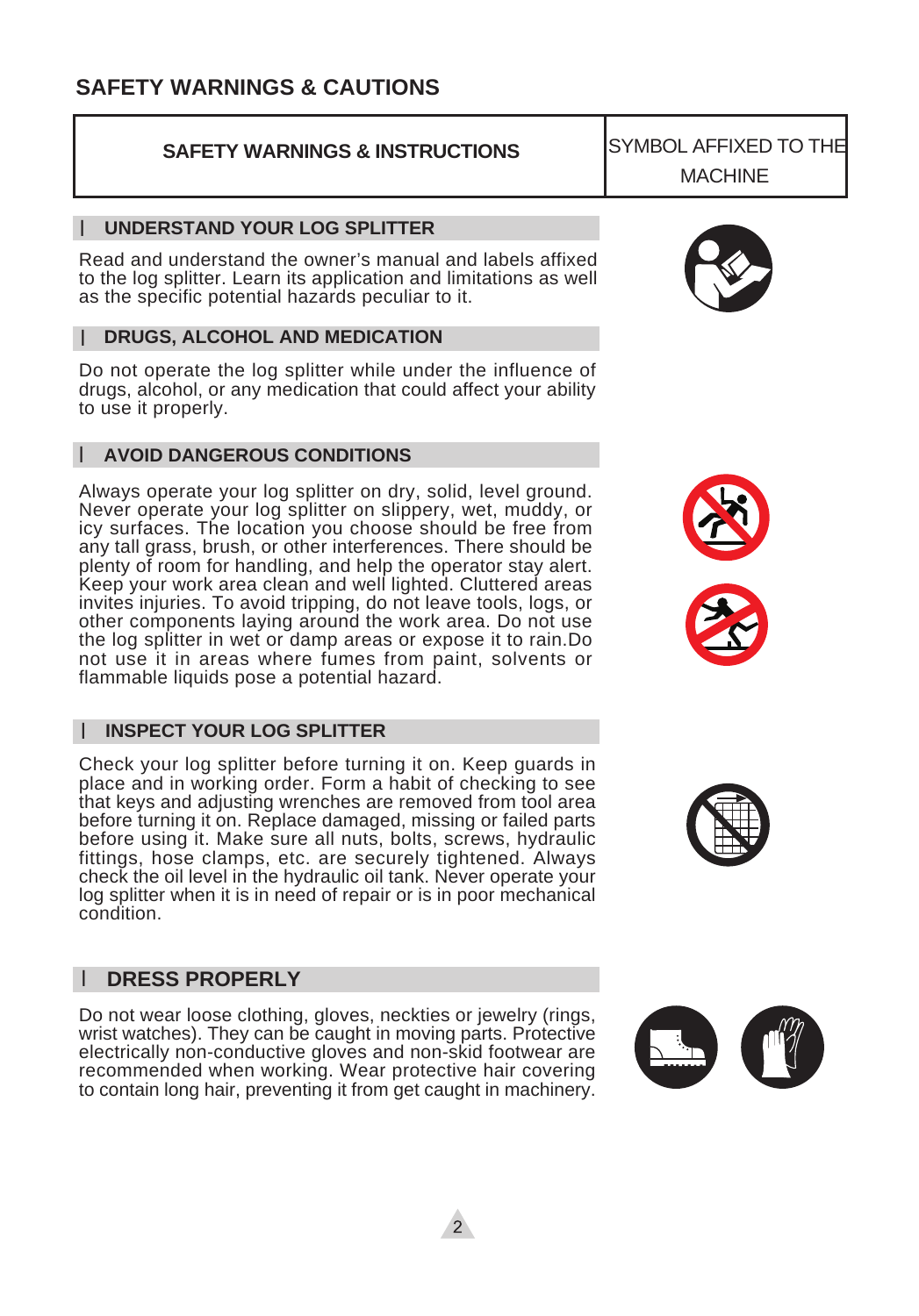#### l **PROTECT YOUR EYES AND FACE**

Any log splitter may throw foreign objects into the eyes. This can cause permanent eye damage. Always wear safety goggles. Everyday eyeglasses have only impact resistant lenses. They are not safety glasses.

#### **EXTENSION CORDS** l

Improper use of extension cords may cause inefficient operation of the log splitter which can result in overheating. Be sure the extension cord is no longer than 10m and its section is no less than 2.5mm**<sup>2</sup>** to allow sufficient current flow to the motor. Avoid use of free and inadequately insulated connections. Connections must be made with protected material suitable for outdoor use.

### **AVOID ELECTRICAL SHOCK** l

Check that the electric circuit is adequately protected and that it corresponds with the power, voltage and frequency of the motor. Check that there is a ground connection, and a regulation differential switch upstream. Ground the log splitter. Prevent body contact with grounded surfaces: pipes, radiators, ranges, and refrigerator enclosures. Never open the switch / plug box. Should this be necessary, contact a qualified electrician. Make sure your fingers do not touch the plug's metal prongs when plugging or unplugging the log splitter.

#### **PREVENT FIRES** l

Do not smoke or have open flames when operating or refilling the log splitter. Never operate the log splitter near a flame or spark. Oil is flammable and can be exploded.

#### **KEEP BYSTANDERS AWAY** l

Allow only one person to load and operate the log splitter. Always keep bystanders, including visitors, children and pets away from the work area, especially when the log splitter is under operations. Only the operator should stand near the machine and only within the safe operating area prescribed in this manual. Never use another people to help you with freeing jammed log. No one under the age of 16 should be allowed to operate the log splitter. Any individual under the age of 18 should has the necessary training, skills to perform the functions properly and safely and should always be under the supervision of adult.

#### **INSPECT YOUR LOG** l

Never attempt to split logs containing nails, wire or debris. Always make sure that both ends of the log you are splitting are cut as square as possible. This will prevent the log from sliding out of position while under pressure. Branches must be cut of flush with the trunk.





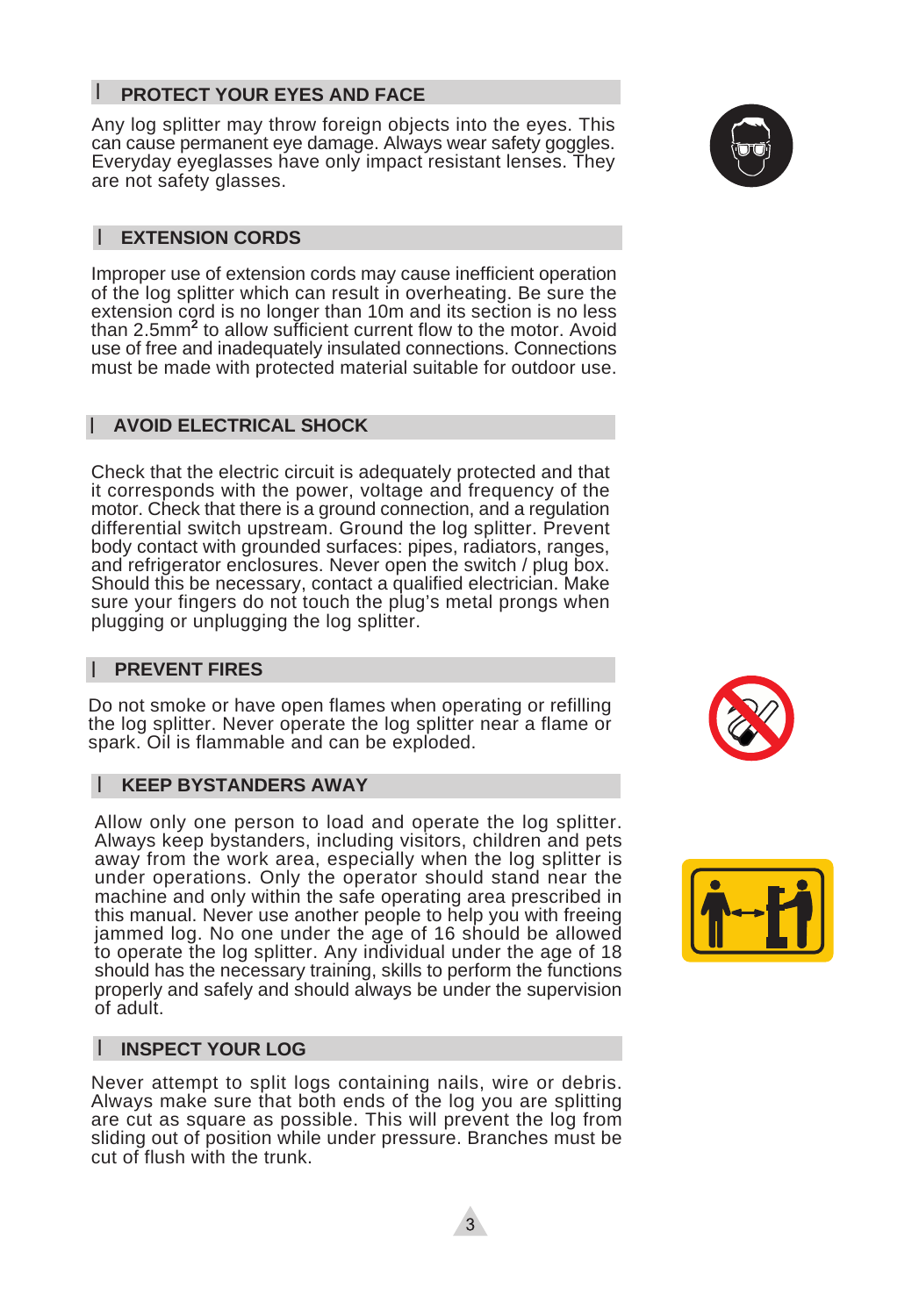### l **DON'T OVERREACH**

Keep proper footing and balance at all times. Never stand on log splitter. Serious injury could occur if the tool is tipped or if the cutting tools is unintentionally contacted. Do not store anything above or near the log splitter where anyone might stand on the tool to reach them.

#### **AVOID INJURY FROM UNEXPECTED ACCIDENT** l

Do not straddle or reach across the splitting area when operating the log splitter. Never pile logs to be split in a manner that will cause you to reach across the log splitter. Only use your hands to operate the control levers. Never use your foot, knee, a rope, or any other extension device. Always pay full attention to the movement of the wedge ram. Never attempt to load your log splitter while the ram is in motion. Keep hands out of the way of all moving parts. Never try to split two logs on top of each other. One of them may fly up and hit you.



#### **PROTECT YOUR HANDS** l

When the ram of the log splitter is in the return mode, keep your hands off the machine – the log splitter is designed to automatically stop when the cylinder is full retracted. Keep you hands away from splits and cracks which open in the log. They may close suddenly and crush or amputate your hands. Do not remove jammed logs with you hands.



#### **DON'T FORCE TOOL** l

It will do a better and safer job at its design rate. Don't use log splitter for a purpose for which it was not intended. Do not, under any circumstances, alter your log splitter. This equipment was designed and engineered to be used in accordance with the operating instructions. Altering the equipment, or using the equipment in such a way as to circumvent its design capabilities and capacities, could result in serious or fatal injury and will void the warranty. Never try to split logs larger than those indicated in the specifications table. This could be dangerous and may damage the machine.

#### **NEVER LEAVE TOOL RUNNING UNATTENDED** l

Don't leave tool until it has come to a complete stop.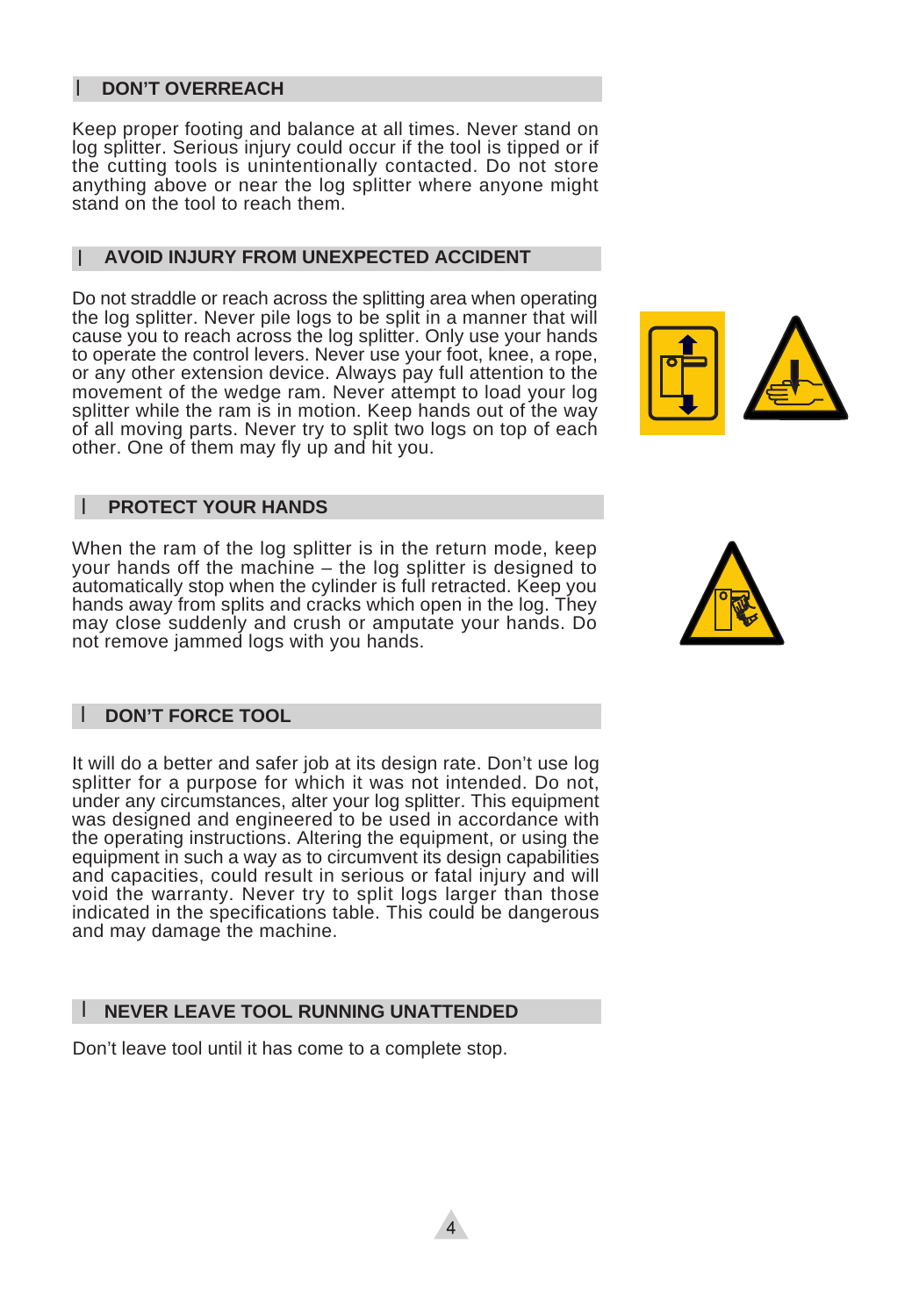#### **DISCONNECT POWER** l

Unplug when not in use, before making adjustments, changing parts, cleaning, or working on the log splitter. Consult technical manual before servicing.

#### **PROTECT THE ENVIRONMENT** l

Take used oil to an authorized collection point or follow the stipulations in the country where the log splitter is used. Do not discharge into drains, soil or water.

#### **MAINTAIN YOUR LOG SPLITTER WITH CARE** l

Always clean the unit after each use. Keep the log splitter clean for best and safest performance. Follow instructions for lubricating. Inspect all hydraulic seals, hoses and couplers for leaks prior to use. Control levers and power switch must be kept clean, dry and free from oil and grease at all times.

#### **MAKE THE WORKSHOP CHILDPROOF** l

Lock the shop. Store the log splitter away from children and others not qualified to use it.

### **TABLE OF CONTENTS**



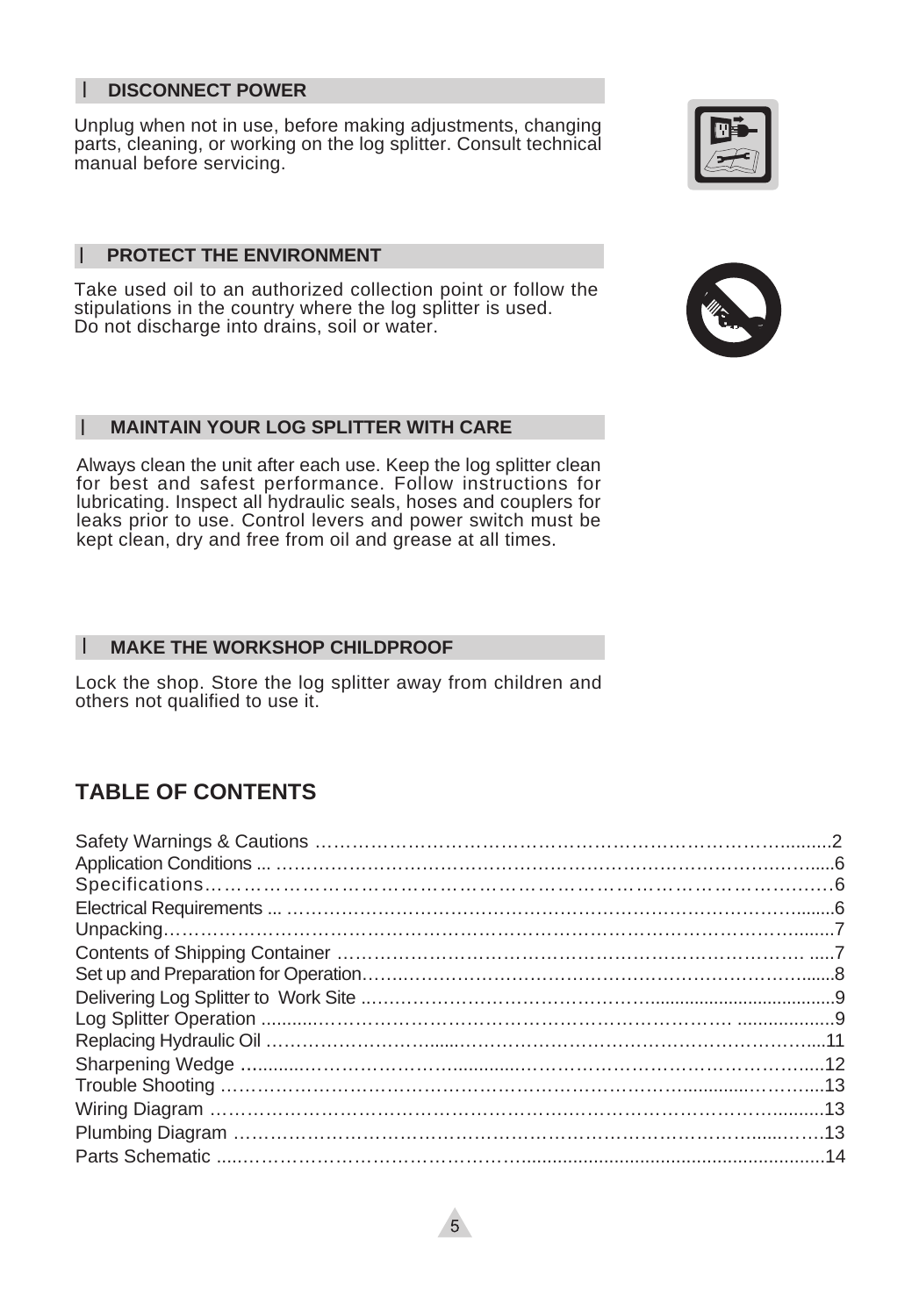### **APPLICATION CONDITIONS**

This log splitter is designed for operating under ambient temperatures between +5**o**C and 40**o**C and for installation at altitudes no more than 1000m above M.S.L. The surrounding humidity should less than 50% at 40**o**C. It can be stored or transported under ambient temperatures between -25**o**C and 55**o**C.

### **SPECIFICATIONS**

| <b>Modell Nummer</b>      |                                     | <b>LS8T-230V</b>                               |  |
|---------------------------|-------------------------------------|------------------------------------------------|--|
| <b>Motor</b>              |                                     | 230V~ 50Hz 3000W<br><b>IP54</b>                |  |
| <b>Log Size Capacity</b>  | Dia.                                | $12cm - 32cm$                                  |  |
|                           | Length                              | 104 cm / 78 cm / 52 cm                         |  |
| <b>Maximum Force</b>      |                                     | 8 t                                            |  |
| <b>Hydraulic Pressure</b> |                                     | 22Mpa                                          |  |
|                           | 5L<br><b>Hydraulic Oil Capacity</b> |                                                |  |
| <b>Ram Travel</b>         |                                     | 480mm                                          |  |
| <b>Forward Speed</b>      |                                     | 3.9cm / sec.                                   |  |
| <b>Retract Speed</b>      |                                     | 14.5 $cm / sec$                                |  |
| <b>Noise Level</b>        |                                     | 80.1dbA under no load; 92.5dbA under full load |  |
| <b>Overall Sizes</b>      | Length                              | 83cm                                           |  |
|                           | <b>Width</b>                        | 93 <sub>cm</sub>                               |  |
|                           | <b>Height</b>                       | 147 <sub>cm</sub>                              |  |
| Weight                    | 115 kg                              |                                                |  |

### **ELECTRICAL REQUIREMENTS**

With 230 Volt / 50Hz motor, the log splitter should be connected to standard 230V+10% / 50Hz+1Hz. Electrical supply which has protection devices of under-voltage, over-voltage, over-current as well as a residual current device (RCD) which maximum residual current rated at 0.03A. Electrical connection rubber cables must comply with EN60245 which are always marked with symbol H 07 RN. Cables should be identified, as it is a legal requirement.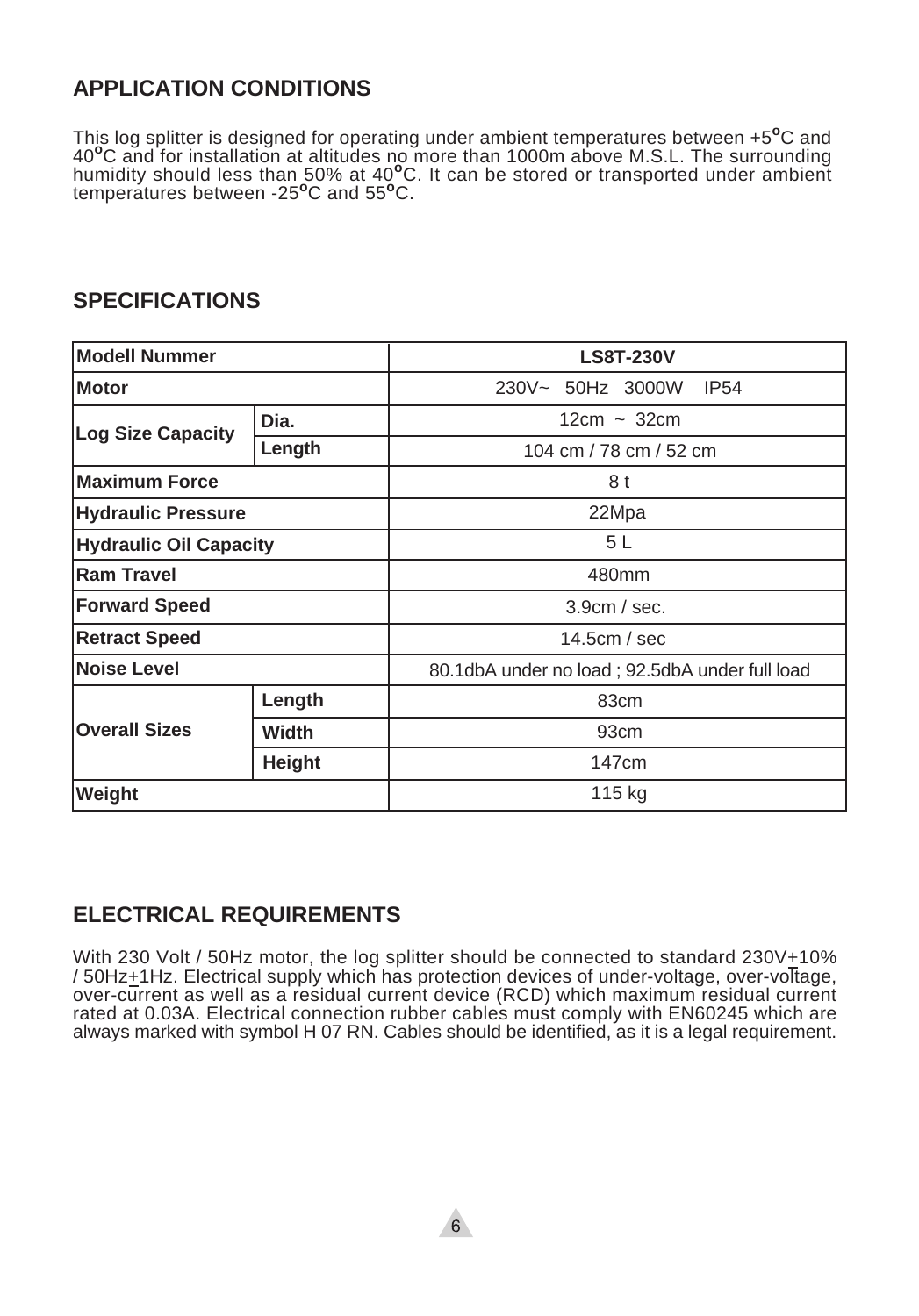### **UNPACKING**

At least 2 people required to unpack the log splitter package. Take the following steps to put the Log Splitter on the ground by tipping every side of the carton by 45 degree. Make sure put Block (B) to support the Log Splitter package (A) at the point a little higher than the middle. The other side of Block (B) shall be against steady object, such as a wall. Wedge (C) shall be arranged under the tipped Log Splitter Package (A) every step to avoid slipping. Then remove the carton off the Log Splitter.



### **CONTENTS OF THE SHIPPING CONTAINER**





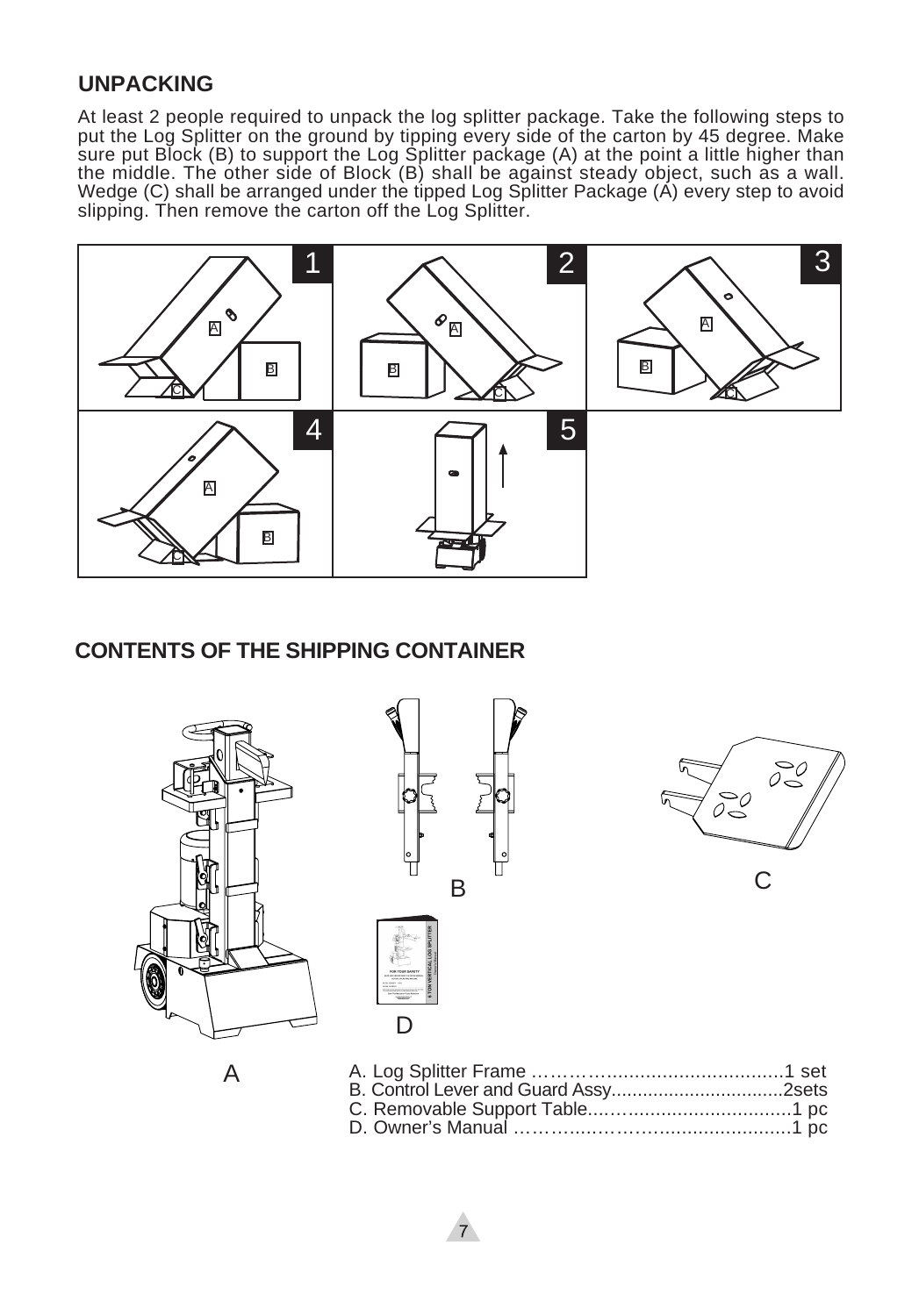### **SET UP AND PREPARATION FOR OPERATION**

1. Pull Spring Pin (A) to remove the Lock Pin (B). Apply a thin coat of grease to both surfaces of the Control Lever Guard as illustrated. Insert the Control Lever and Guard Assy and make sure the Control Lever End goes into the slot of Connection Bracket (C). Lock the Control Lever and Guard Assy. down with the Lock Pin (B) and Spring Pin (A). Follow the same steps to install the other Control Lever and Guard Assy on the other side.

2. 3 installation positions available for the Support Table for different splitting length. At every installation positions, Lock Down Hooks (D) are available. Insert the Support Table in the selected Brackets (E). Turn the Lock Down Hooks (D) on both side by 90 degrees to lock the Support Table down.



3. Familiarize yourself with the controls and features of this log splitter in the illustrations.

- 1. Transport Handle
- 2. Ram Travel Adjusting Rod
- 3. Split Wedge
- 4. Ram
- 5. Plug & switch
- 6. Control Levers Connection Bracket
- 7. Top Motor Shield
- 8. Motor
- 9. Side Bracket for Support Table
- 10. Table Lock Down Hook
- 11. Base Cover
- 12. Wheels
- 13. Base
- 14. Oil Tank Cover / Air Bleeder
- 15. Front Bracket for Support Table
- 16. Control Lever Guard
- 17. Adjustable Log Holder
- 18. Log Holder Adjusting Knob

**Bleed the air out of the hydraulic system before starting the log splitter. The cover of the hydraulic oil tank should be loosened by some rotations until air can go in and out of the oil tank smoothly.**

**Air flow thru the oil tank filler should be detectable during the operations.**

**Before moving the log splitter, make sure the cover of the oil tank is tightened to avoid oil leaking from this point.**



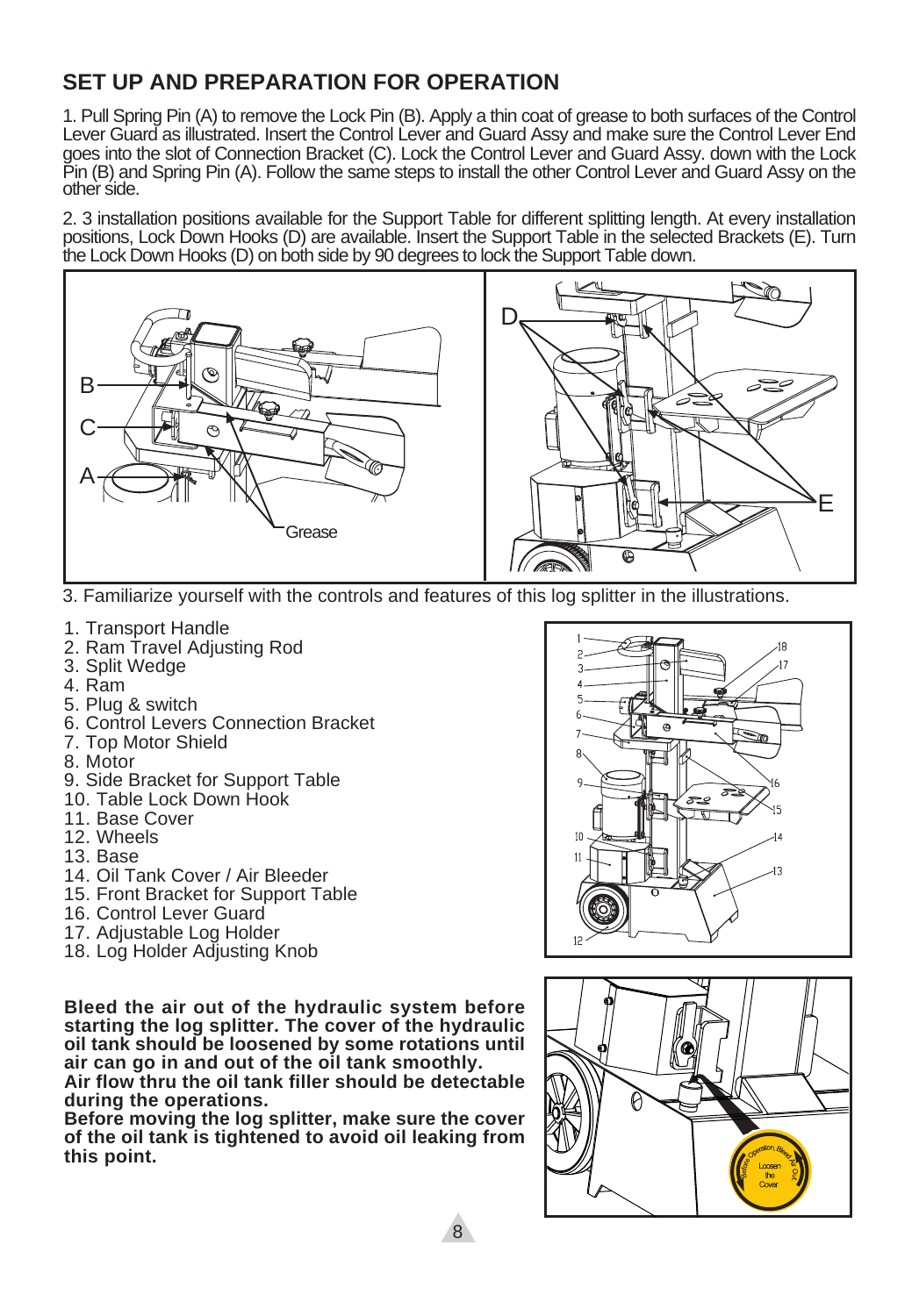

FAILED TO LOOSEN THE OIL TANK COVER WILL KEEP THE SEALED AIR IN HYDRAULIC SYSTEM BEING COMPRESSED AFTER BEING DECOMPRESSED. SUCH CONTINUOUS AIR COMPRESSION AND DECOMPRESSION WILL BLOW OUT THE SEALS OF THE HYDRAULIC SYSTEM AND CAUSE PERMANT DAMAGE TO THE LOG SPLITTER.

### **DELIVERYING LOG SPLITTER TO WORK SITE**

The log splitter is equipped with 2 wheels for minor moving. To move the log splitter to the work site. Grip the handle (A) to tilt the log splitter slightly after making sure the oil tank cover is tightened.



**If using a crane, lay hoist sling around the housing. Never try to lift the log splitter at the Handle (A).**



## **LOG SPLITTER OPERATION**

1. Plan your work site. Work safely and save effort by planning your work before hand. Have your logs positioned where they can be easily reached. Have a site located to stack the split wood or load it onto a nearby truck or other carrier.

9

2. Prepare the logs for splitting. This splitter accommodates logs up to 104cm in length. When cutting up limbs and large sections, do not cut sections any longer than 100cm. With 3 support table positions for splitting for 52cm, 78cm 104cm in length. Insert the support table in position nearest the log length, and secure the support table with the locking hook.





**Do not attempt to split green logs. Dry, seasoned logs split much more easily, and will not jam as frequently as green wood.**

3. To Apply a thin coat of grease to the surfaces of the ram before operation will lengthen the durability of the ram.

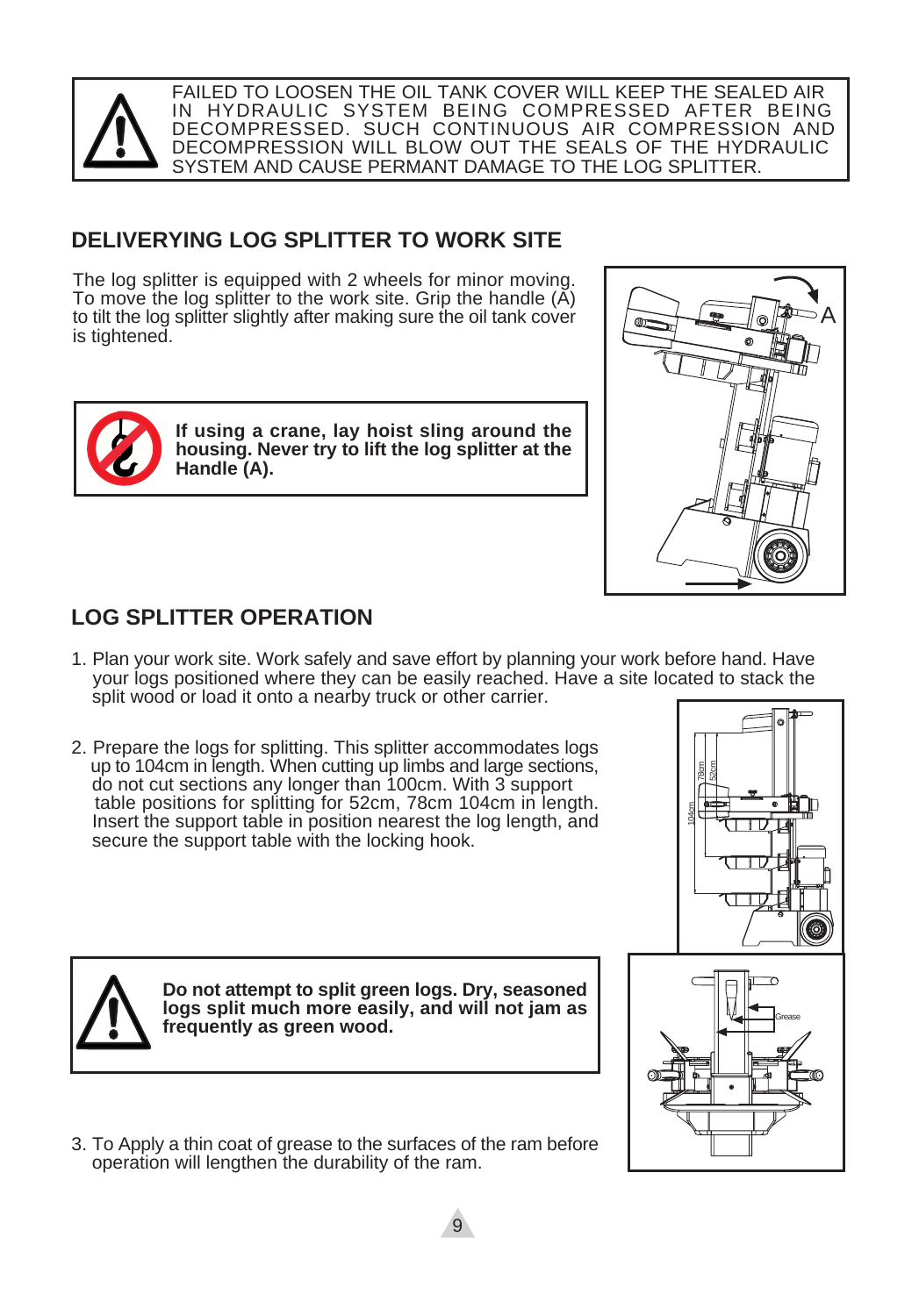- 4. Route the power cord. Route the cord from the power source to the splitter in a way that safeguards against tripping on the cord, or the cord becoming damaged during the work session. Protect the power cord from impacts, pulling or corrosive materials.
- 5. Open the Air Bleed. Loosen the oil tank cover a few turns whenever the splitter being used. Retighten this cover when you finished.
- 6. While operating under extremely low temperature, keep the log splitter running under no load for 15 minutes to preheat the hydraulic oil.
- 7. Before initial operation, check to be sure the two-handed operation is properly functioning by following steps:
	- (1) Lower both control levers, splitting wedge lowers to approx 5cm above the take above the highest table position.
	- (2) Release either of the levers, splitting wedge should remains in the original position.
	- (3) Release both levers, the ram should rise to the highest position automatically.
- 8 To set wedge ram stroke, take the following steps:
	- (1) Move splitting wedge to desired position. The upper position of the ram wedge travel should be about 3~5cm over the logs to be split.
	- (2) Release a control lever or switch off motor
	- (3) Release the Setscrew (A) with L key. Raise Adjusting Rod (B) until Adjusting Rod (B) is started to be stopped by the spring inside. Tighten the Setscrew (A).
	- (4) Release both control levers or switch on motor
	- (5) Check upper position of splitting wedge.



9. Place log onto splitter. Place the log onto the support table vertically and sitting flat on the support table. Be sure the wedge and support table will contact the log squarely on the ends. Never attempt to split a log at an angle.



**Break log in the direction of its growing grain. Do not place log across the log splitter for splitting. It may be dangerous and may seriously damage the machine.**

10. Adjust the Log Holders (A) according to the diameter of the log to obtain most comfortable Control Levers angle.

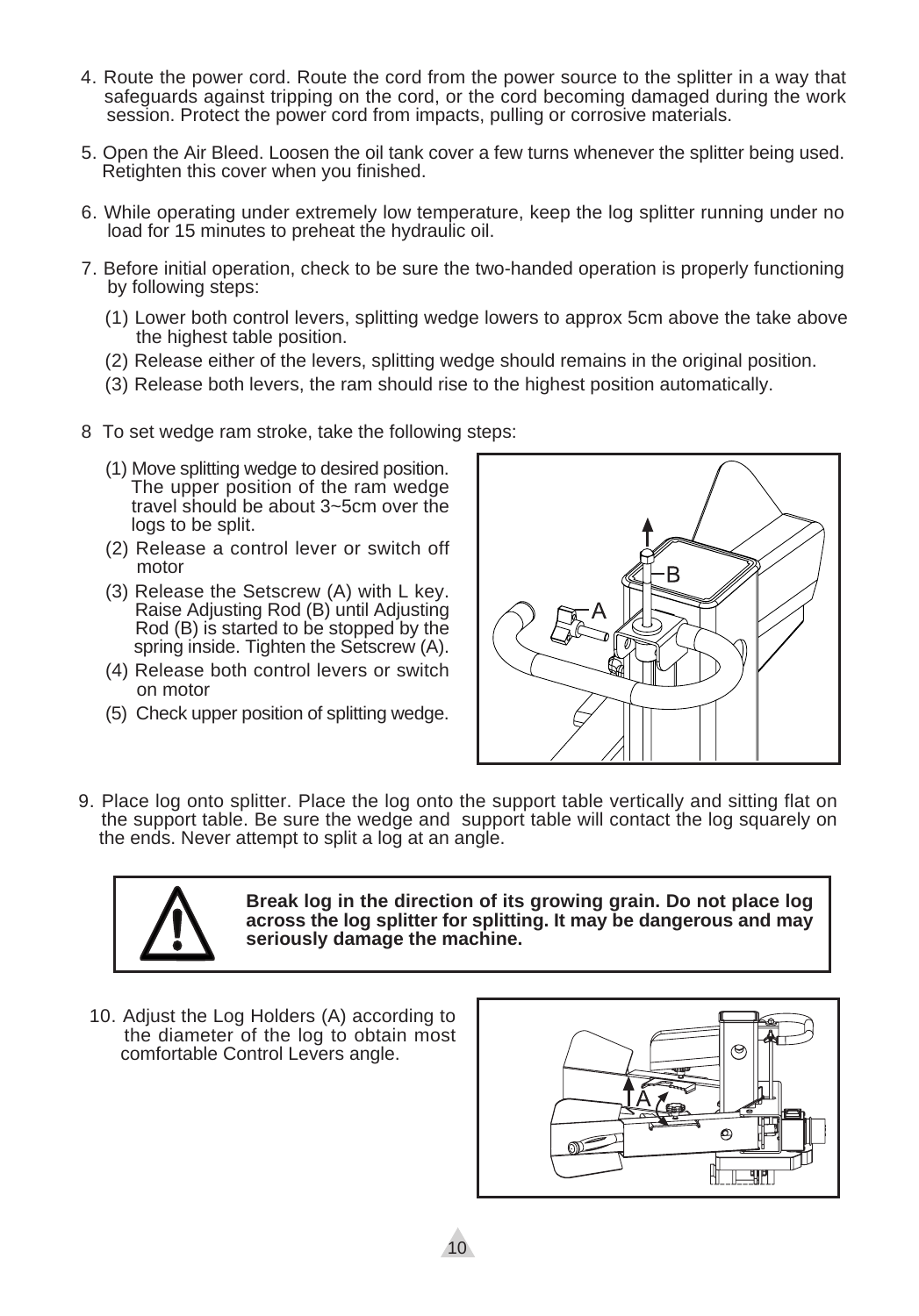11. Hold the log with clamping brackets closely in the control lever guards. lower levers to start the splitting. Releasing either lever stops the motion of the splitting wedge. Releasing both handles to return the splitting wedge to the upper position.



12. Stack as you work. This will provide a safer work area, by keeping it uncluttered, and avoid the danger of tripping, or damaging the power cord.



**Accumulated split wood and wood chips can create a hazardous work environment. Never continue to work in a cluttered work area which may cause you to slip, trip or fall.**

### **REPLACING HYDRAULIC OIL**

The hydraulic system is a closed system with oil tank, oil pump and control valve. Check oil level regularly with dipstick. Low oil levels can damage the oil pump. Oil Level should measure approx.  $1 \sim 2$  cm lower than the upper surface of the oil tank. The oil should be completely changed once a year.

- 1 Make sure moving parts stops and the log splitter is unplugged.
- $1$  Make sure that no dirt or debris finds its way into the oil tank
- 1 Collect used oil and responsibly recycle.
- Following an oil change, activate the log splitter a few times without actually splitting l

### **Following hydraulic oils or equivalent are recommend for the log splitter's hydraulic transmission system:**

SHELL Tellus 22 MOBIL DTE 11 ARAL Vitam GF 22 BP Energol HLP-HM 22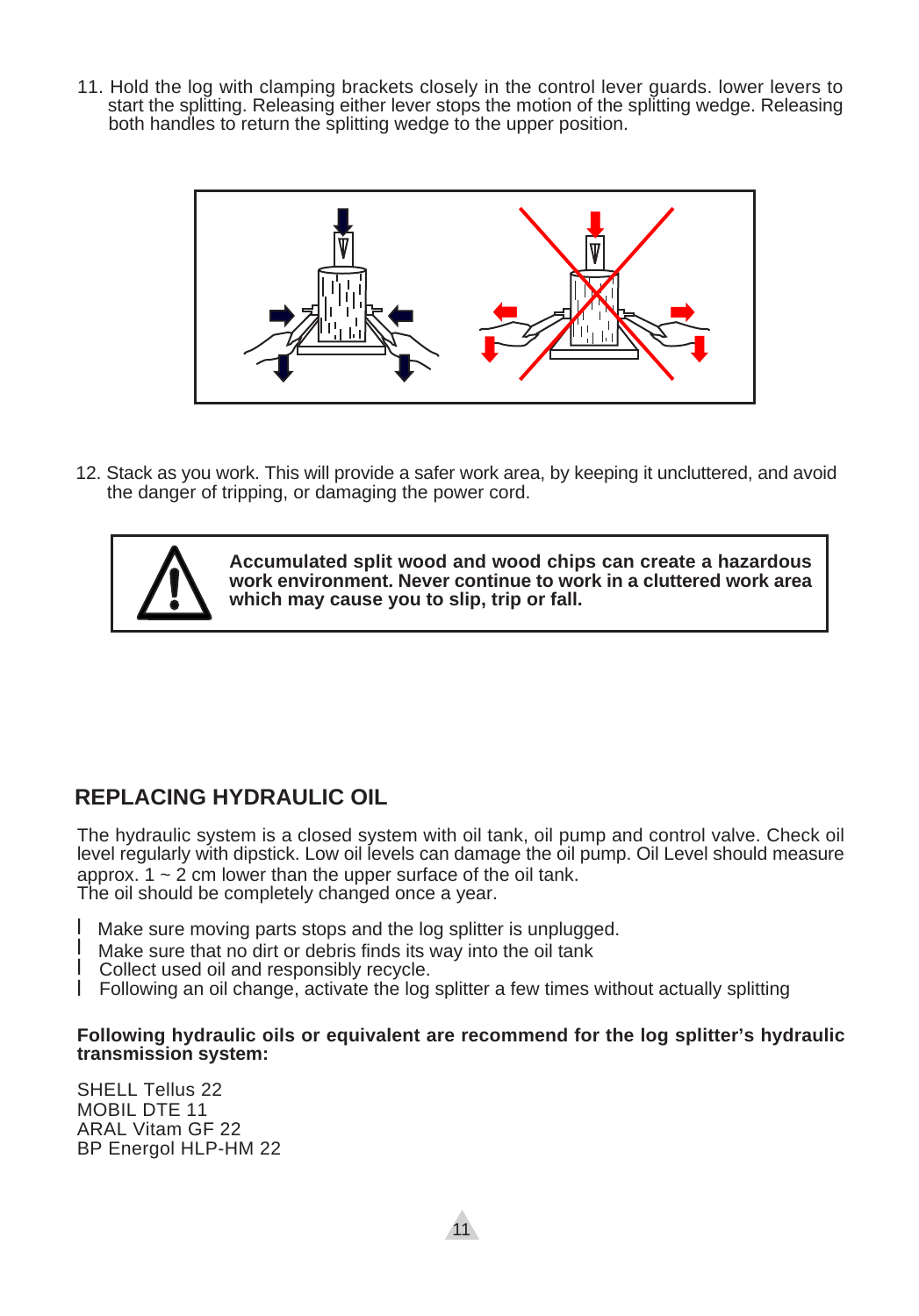Use a drain pan to aid in the removal of all used oil and particles.

Remove oil drain plug to drain oil from the hydraulic transmission system. Examine oil for metal chips as a precaution to future problems.

After oil has been completely drained from the machine, reinstall drain plug.

Add the hydraulic transmission system with recommended oil through filler plug opening.







**Read dipstick to determine the maximum and minimum of the oil level. Low oil can damage the oil pump. Overfilling can result in excessive temperature in the hydraulic transmission system.**

### **SHARPENING WEDGE**

This log splitter is equipped with reinforced splitting wedge which blade is specially treated, After long periods of operation, and when required; sharpen the wedge using a fine-toothed file removing any burrs or flat spots on the edge.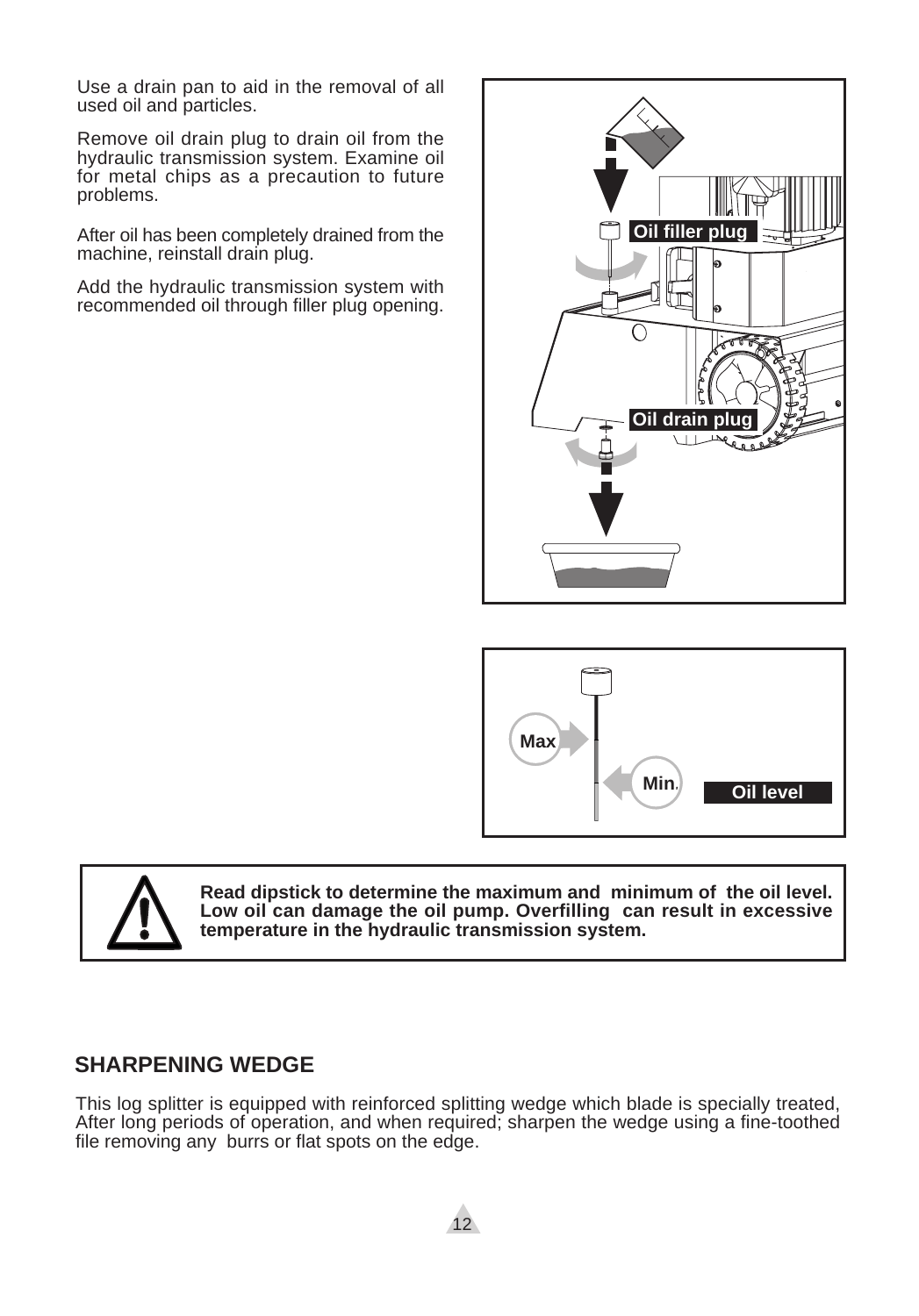### **TROUBLE SHOOTING**

| <b>PROBLEM</b>                                             | <b>PROBABLE CAUSE</b>                                          |                                                                 |
|------------------------------------------------------------|----------------------------------------------------------------|-----------------------------------------------------------------|
|                                                            | No current in the socket                                       | Check mains fuse                                                |
| Motor does not start                                       | Electrical extension line defective                            | Unplug, Check and replace.                                      |
|                                                            | Switch or capacitor defective.                                 | Have checked by Electrician                                     |
| Incorrect motor rotation<br>direction                      | Incorrect connection                                           | Change pole switching device<br>in the plug with a screw driver |
|                                                            |                                                                | Reverse polarity by electrician.                                |
| Log Splitter does not work<br>while motor running          | Valve is not opened owing to<br>the connection parts loosening | Check and tighten the parts.                                    |
|                                                            | <b>Control Levers or Connection</b><br>parts bent.             | Repair the bent parts                                           |
|                                                            | Lower hydraulic oil level                                      | Check and refill hydraulic oil.                                 |
| Log Splitter works with<br>abnormal vibration and<br>noise | Lower hydraulic oil level                                      | Check and refill hydraulic oil.                                 |

### **WIRING DIAGRAM**



### **PLUMBING DIAGRAM**



13